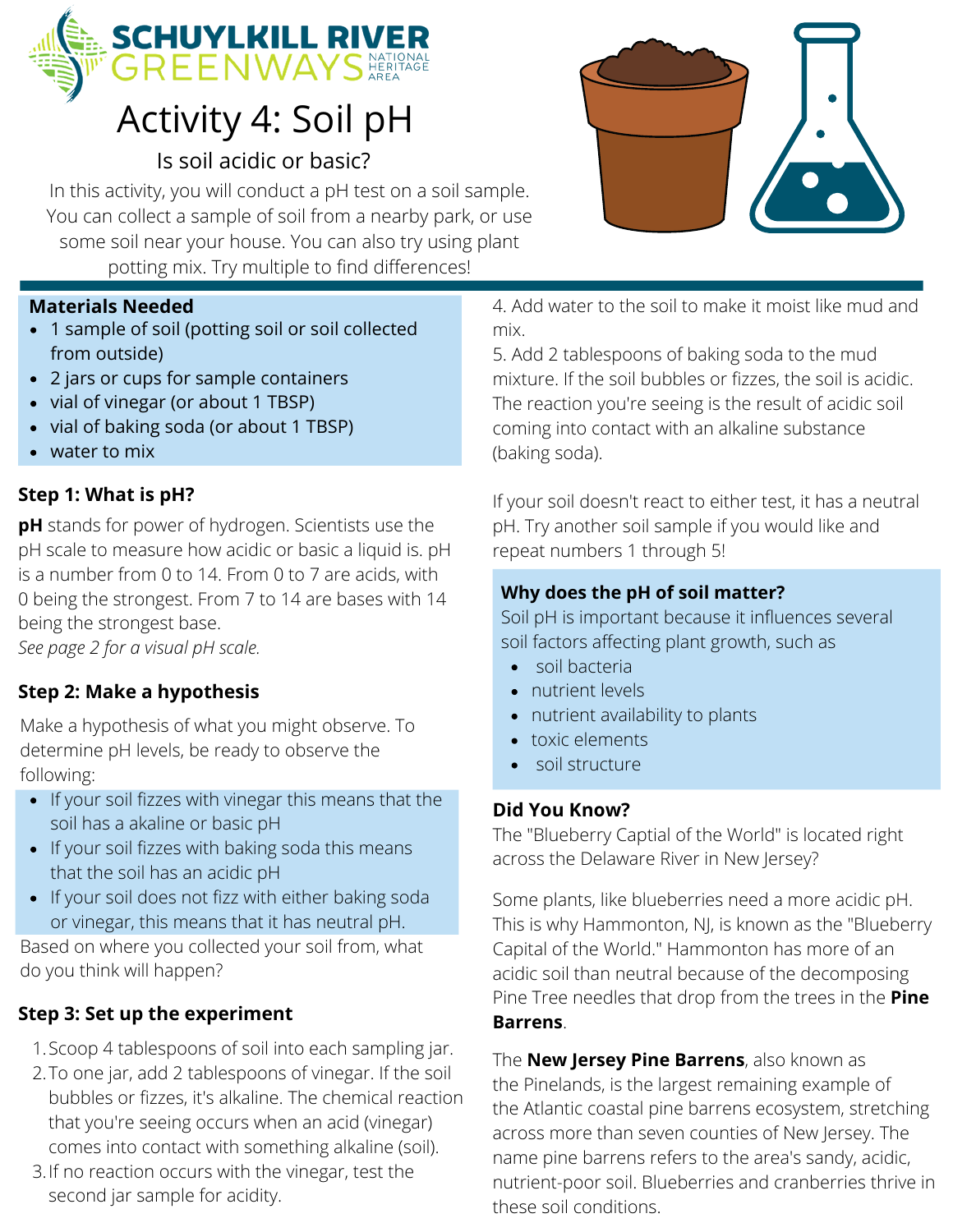# The pH Scale





**Look at this map of New Jersey's Climate Zones. Can you find the Pine Barrens?**

### **New Jersey**



**Notice how Hammonton is located right in the middle of the Pine Barrens.**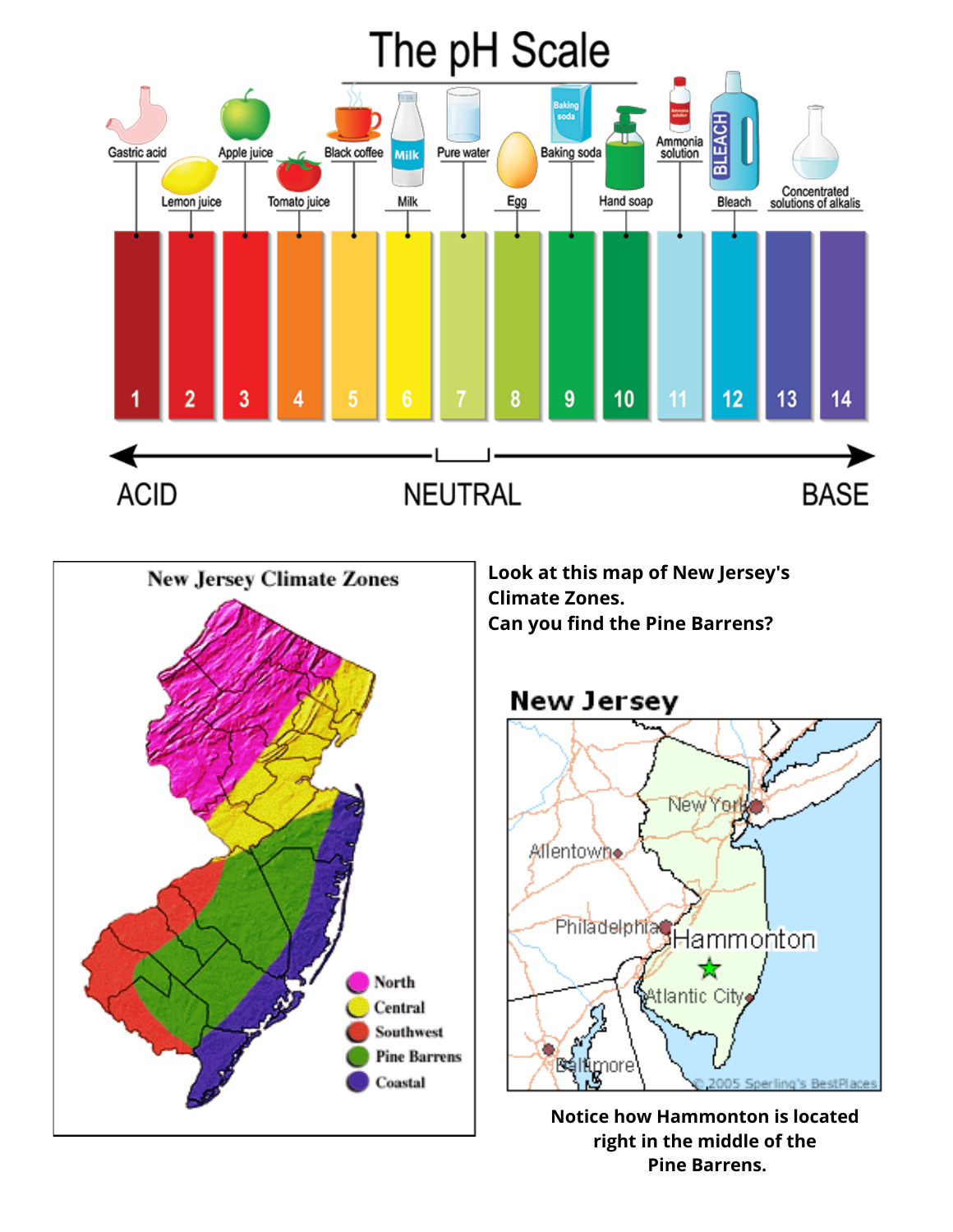Color in the Blueberries

**SUPER** 

## Color in the Cranberries

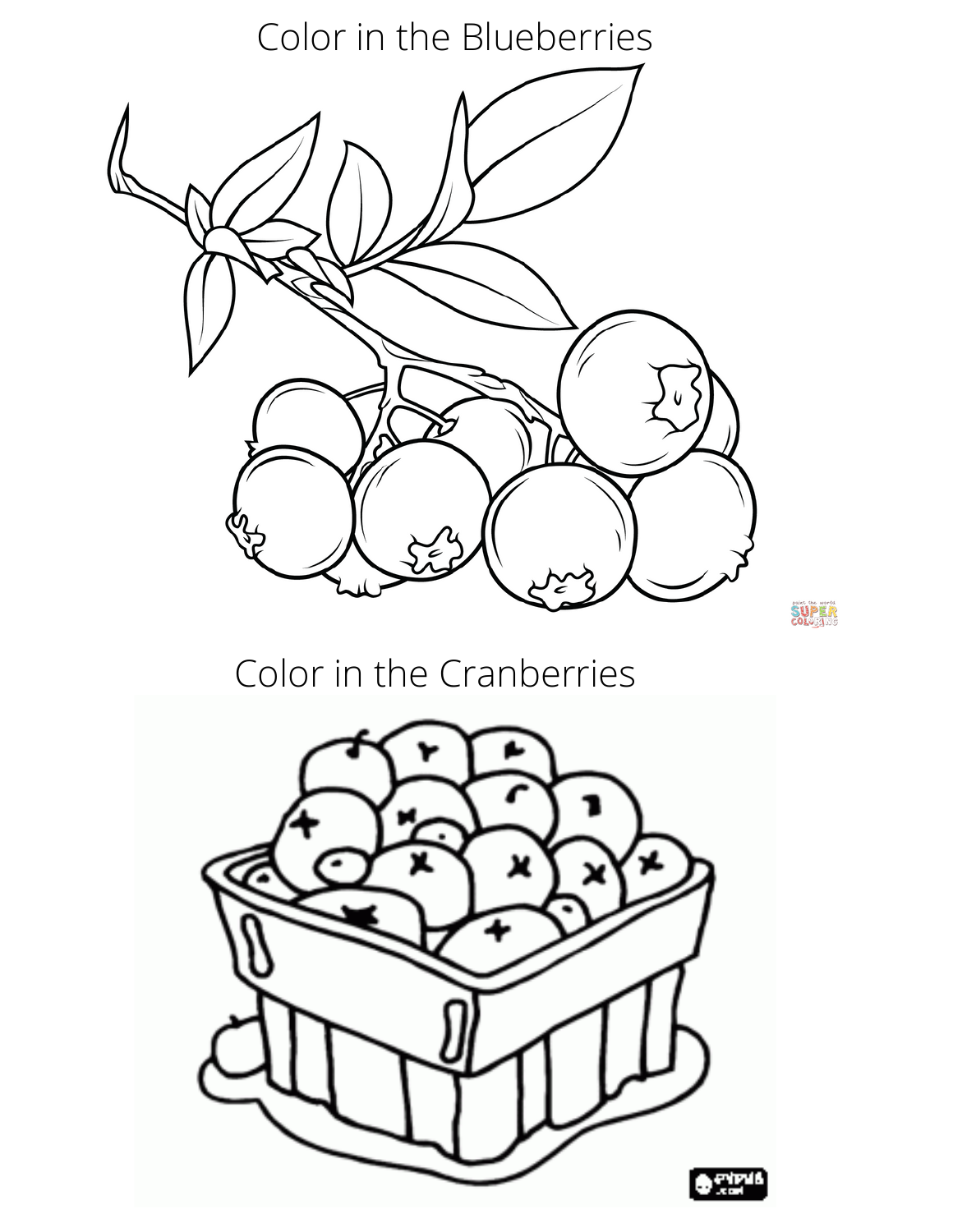Color in the pictures!